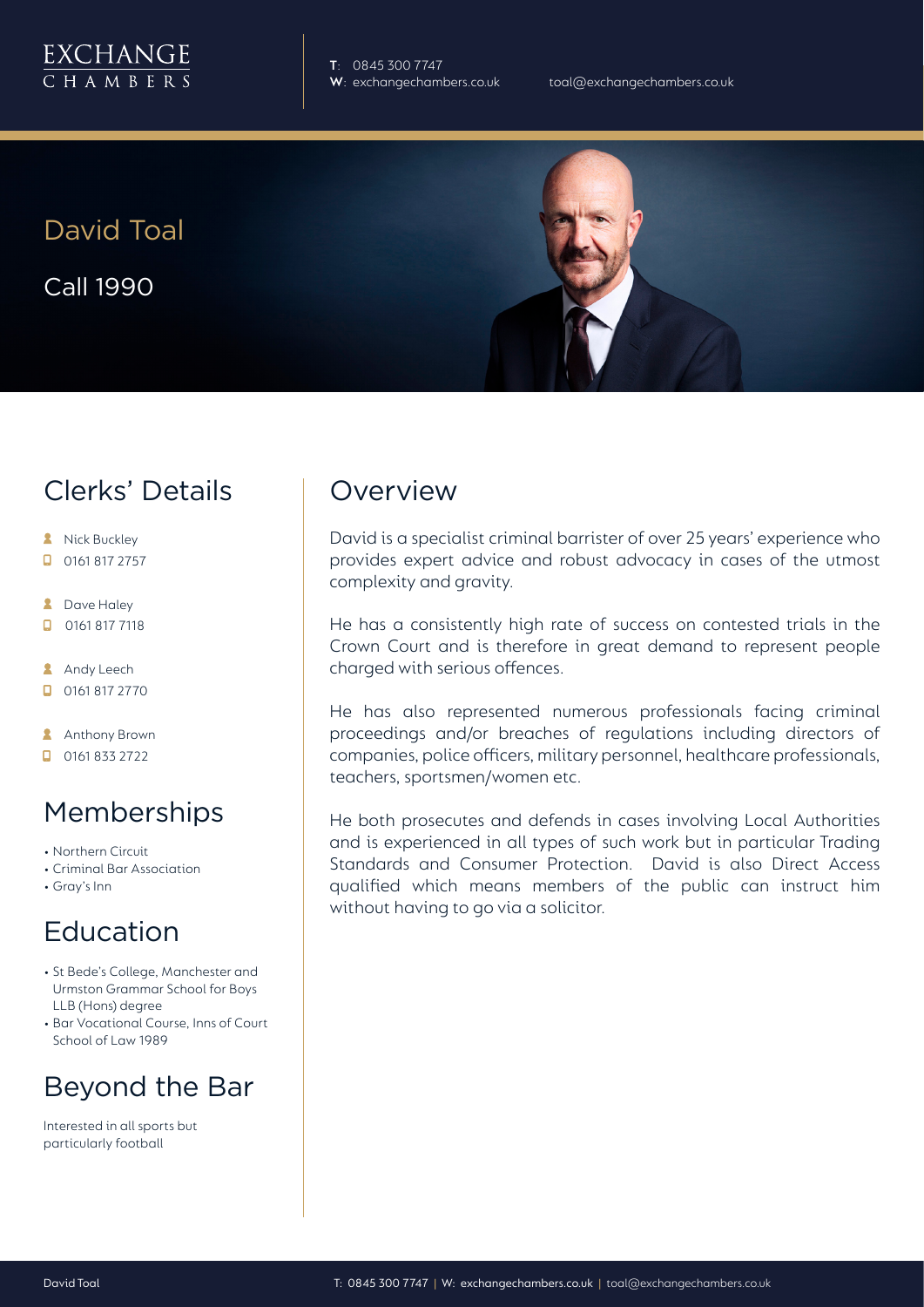

### Recommendations

"He is very conscientious, and an extremely forceful and good advocate. He takes very strong legal arguments and goes the extra mile for his lay clients." "He is one of the best for closing speeches - he really hits the point and the jury takes notice of what he is saying."

**Chambers and Partners 2022**

"An extremely effective jury advocate. He is very approachable and provides excellent client care to both the professional client and lay client." **The Legal 500 2022**

"He is a favourite of solicitors and is always very well prepared. He is unflappable in court." "He is very experienced and realistic. He's good on his feet and very hardworking."

**Chambers and Partners 2021**

"One of the circuit's best jury advocates." **The Legal 500 2021**

"A fantastic advocate - he's really excellent, always very well prepared and brilliant in a courtroom." "An excellent jury advocate." **Chambers and Partners 2020**

"A great jury advocate." **The Legal 500 2020**

"He does very serious crime and is an excellent performer with an excellent client manner. Solicitors love him." "He is a master tactician at trial." **Chambers and Partners 2019**

"He can use his gentle approach to devastating effect in court." **The Legal 500 2018/19** 

"He is a good advocate, who's good with clients and on the law." **Chambers and Partners 2018**

"He is hard-working, intelligent, measured and an extremely safe pair of hands." **Chambers and Partners 2017**

"A persuasive and very eloquent advocate." **The Legal 500 2017**